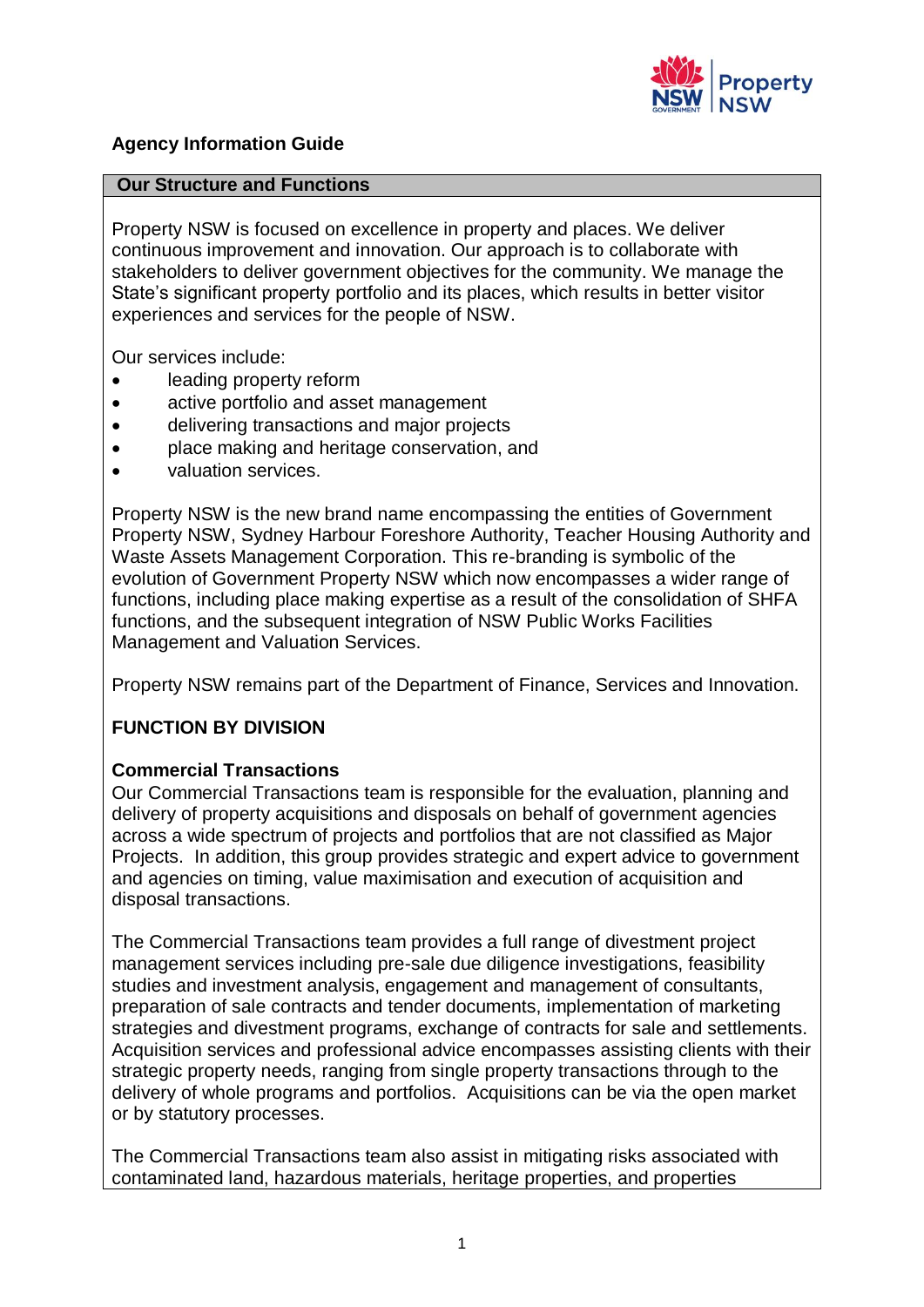

containing threatened species.

## **Financial Property Services**

Our Finance team is responsible for measuring and analysing the financial performance of the Agency, including the management of all financial data relating to owned real estate, managed leases and all projects undertaken by Property NSW. Our Finance team members are experts in property accounting and provide practical advice regarding the financial and accounting implications of accommodation strategies.

### **Leasing**

Our Leasing team has two discrete functions to assist agencies to deliver their front line services to the community of NSW. Agencies across NSW lodge their intentions to renew, relocate or restructure their tenancies with GPNSW Leasing's regulatory team and once an agreed strategy is in place, the implementation of that strategy is passed onto a team of transaction specialists. The State Government is one of the single largest tenants in several markets across NSW and Leasing provides expertise and market experience to deliver value for Government in its accommodation requirements.

#### **Major Projects**

Our Major Projects team is responsible for the strategic evaluation, coordination and management of large scale or complex acquisitions, repositioning and divestment transactions. Its activity supports Government's commitment to recycling capital through optimising the utilisation of Government owned or tenanted property, or utilising the proceeds from the sale of non-core, surplus assets, to invest in improved community services and infrastructure. To achieve this, Major Projects focuses on whole-of-government engagement and net benefit. Its work includes projects outside the scope of Government agencies' capital investment programs.

#### **Operational and Housing Services**

Our Operations team is responsible for providing high quality business support and corporate services to the business units. Operations provide specialist services in information technology, business transformation, communications, human resource management, legal, risk and compliance management and other general business services.

#### **Place Management**

Place Management provides short-term activation of precincts through venue management, leasing, operations and facilities management. The division's responsibilities include:

- management of The Rocks Markets
- horticulture for parks and public areas, including the Chinese Garden of Friendship
- leasing strategy, precinct operations and facility management.

#### **Portfolio Management Group**

The Portfolio Management Group (PMG) is responsible for delivering best in class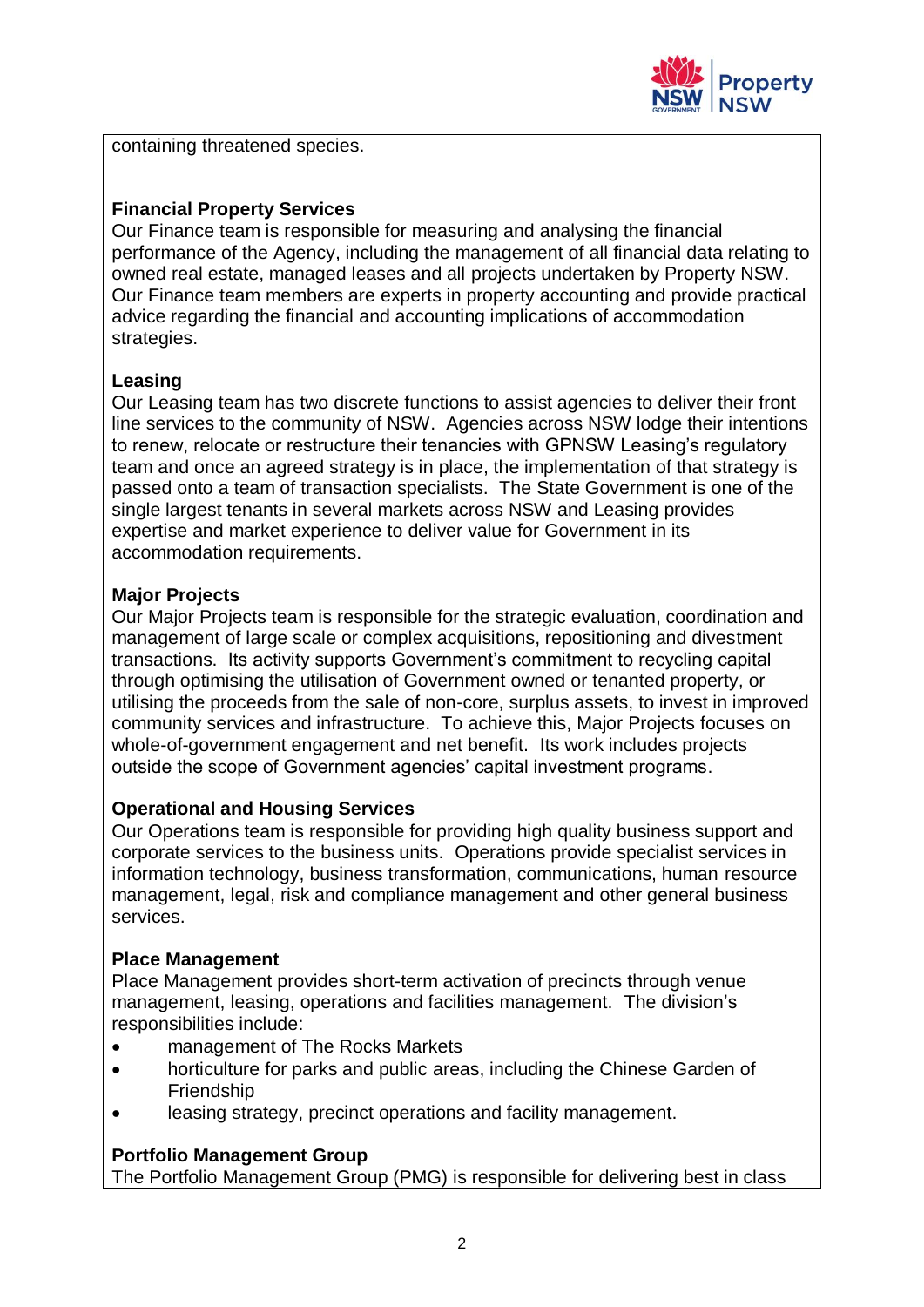

asset management of Government owned and leased properties. A number of new services have been incorporated into PMG, including vesting, preparation of town plans and environmental management. PMG has also assumed responsibilities for Waste Assets Management Corporation (WAMC) and ground leases of the Botany, Newcastle and Kembla Ports, providing specialist property management.

## **Public Works Advisory**

Public Works Advisory (PWA) supports local and state government agencies to deliver infrastructure projects by providing expert adivsory services. These services are built on a solid foundation of more than 160 years' of effective delivery and management of critical infrastructure projects for the state of NSW. PWA leverages this rich heritage as the advisor and enabler of the best possible infrastructure solutions for the future. PWA helps its clients to effectively deliver projects by providing:

- advice on how to adopt the services of 'best fit' providers,
- a bridge between the government and the private sector, and
- project delivery oversight and assurance.

#### **Strategy**

The Strategy team is responsible for a wide range of activities related to real property asset policy and long term capital planning. Specifically, these include:

- reviewing significant Government property portfolios, for the purpose of identifying surplus assets for disposal
- developing and monitoring whole-of-government policy, including Decade of **Decentralisation**
- setting whole-of-government leasing strategy for its office accommodation
- establishing Property NSW's long term capital plan
- providing broad policy advice on how agencies across Government own and manage real property.

## **Valuation Services**

The Valuer General:

- sets the standards and policies for the land valuation system and the determination of compensation in the compulsory acquisition process
- monitors the quality of the land values and services provided to the community by Property NSW
- provides professional leadership and stewardship to the valuation industry.

#### **Impact of functions on the public**

Property NSW delivers the following services:

#### **Leading property reform:**

Property NSW has forged a reputation across the NSW Government for delivering:

- expert advice across whole-of-government
- first class asset management solutions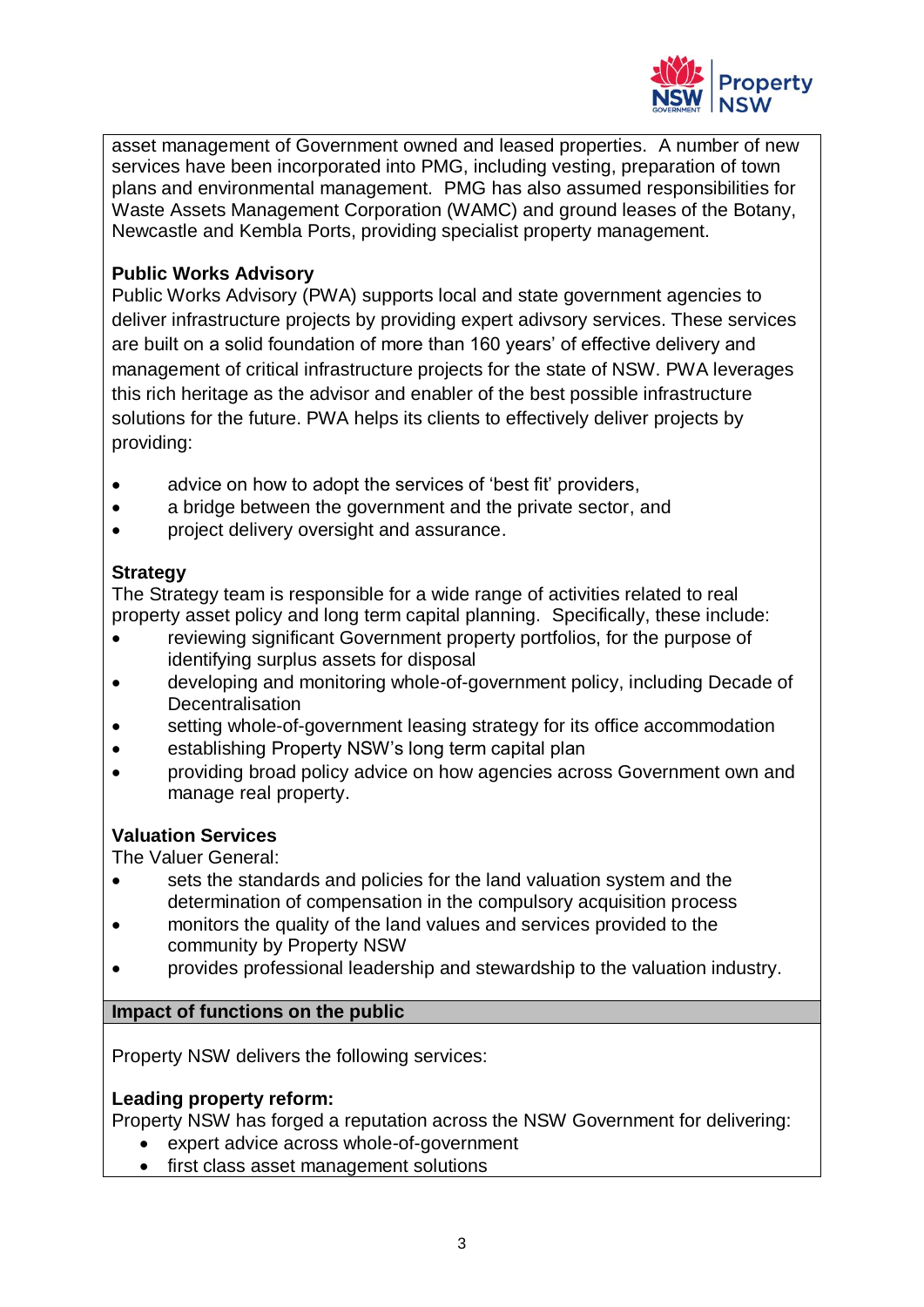

- reform in agency service delivery, and
- accommodation solutions.

Property NSW assists in the development of portfolio property plans for a number of agencies. Agencies engage our services to ensure the efficient management of property assets and transactions. This involves providing strategic property advice regarding agency accommodation needs and on the best approach to holding and managing assets that are core to service delivery.

## **Active portfolio and asset management:**

Property NSW delivers strategic planning across NSW public sector property assets, which improves the management of government property portfolios so they are better utilised and maintained.

Client service is our priority as we undertake property services across whole-ofgovernment. Property NSW works closely with government agencies to understand their requirements, maximise value for the State and ultimately the people of NSW.

We operate on a commercial basis which provides government with the confidence to engage our services to ensure the efficient management of property assets.

Our aim is to be a best practice property manager with the capacity to drive reform, capital management and service delivery for the benefit of NSW.

#### **Delivering transactions and major projects**

Property NSW are property specialists, drawing on our extensive experience in capital and property markets. Our knowledge of government and the property sector, including a track record of undertaking an array of complex transactions and major projects, means we are trusted to deliver high value and complex capital recycling initiatives. This results in a substantial contribution to improved services in NSW and means more public housing, enhanced hospital facilities, better schools and transport. We take pride in the benefits our expertise ultimately delivers for the people and economy of NSW.

#### **Place making and heritage conservation**

Property NSW manages and renews world class precincts and enhances heritage assets to deliver unique places. We determine the strategic direction for a place by considering social, community, environmental, heritage and commercial requirements to exceed people's expectations of the built environment.

Property NSW is currently renewing the iconic Darling Harbour and The Rocks areas, and utilising a \$73 million Government investment to protect and enhance heritage assets along the Sydney Harbour foreshore.

#### **Valuation services**

Property NSW is trusted to harness government property expertise to provide impartial and transparent valuations of each local government area every three to four years, alongside valuations of all NSW properties once a year. This important information assists local and state government to determine rates and land taxes.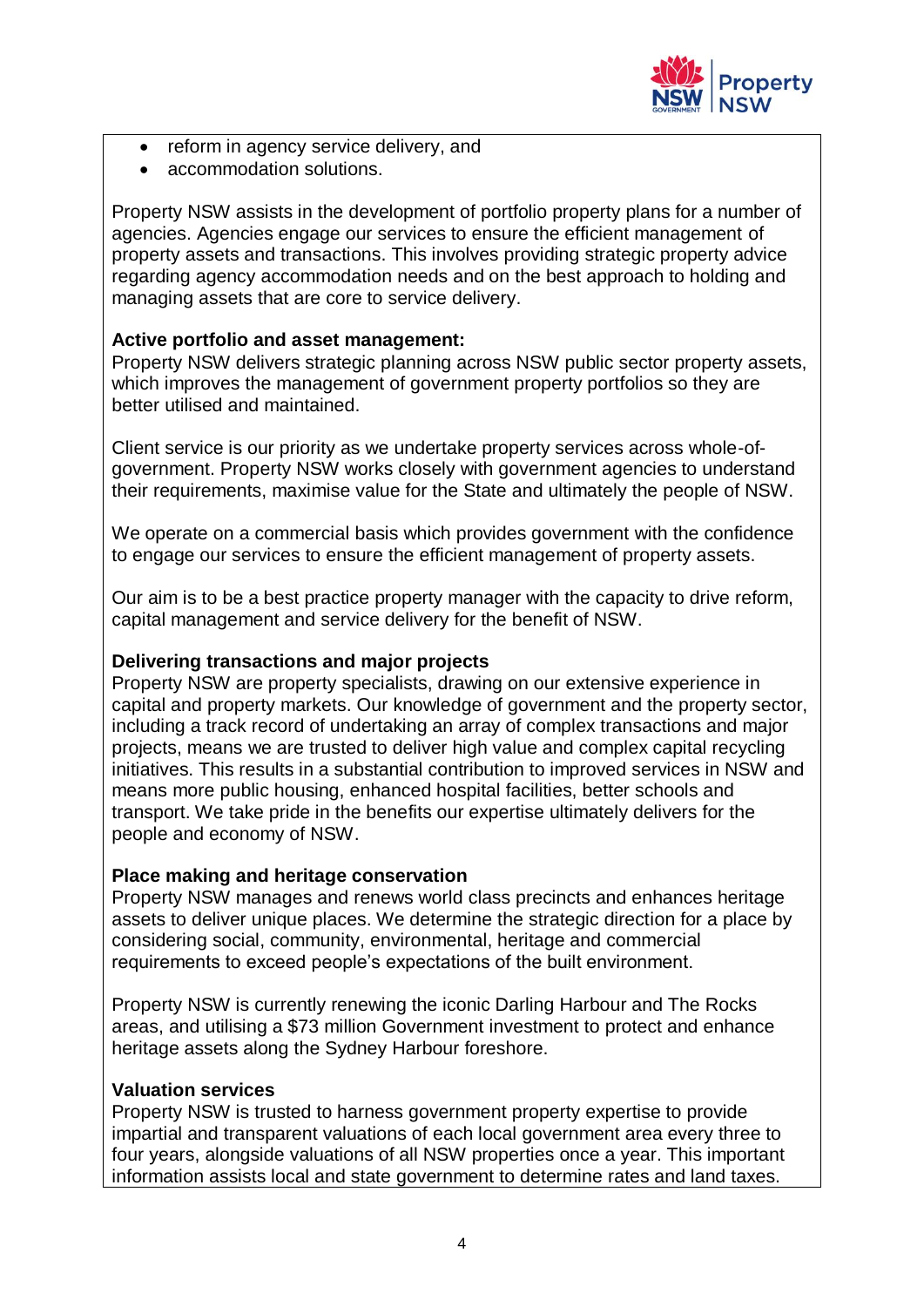

Online service delivery provides authorised government agencies with easy and fast access to the latest valuation data. The integrity of valuation data is paramount and controls apply to ensure the fairness and thoroughness of the valuation process.

#### **Public engagement in policy and processes**

Property NSW employs various public participation activities, including:

- interviews and surveys
- feedback access points on its websites
- regular community meetings relating to projects
- community and stakeholder newsletters and updates
- consultation with interested parties and stakeholders, peak industry bodies, conservation bodies, academics and individual businesses as appropriate
- circulating draft documents to interested bodies for comment.

#### **Types of information held by the Authority**

Property NSW holds the following types of information:

- policy documents
- internal administration documents
- planning documents
- internal working papers
- promotional collateral
- research papers
- environmental reports
- lease documents
- plans and drawings.

#### **What types of information are made available to the public?**

Property NSW publishes a large volume of information including annual reports, maps, planning documents, policies, application forms for permits and licences, research reports, procurement documents and promotional material on its corporate website [www.property.nsw.gov.au.](http://www.property.nsw.gov.au/)

#### **How to access publicly available information**

Publicly available information is published on Property NSW's corporate website and is also available under the 'Policies and Guidelines' link. Information released as a result of formal applications under the *Government Information (Public Access) Act* 2009 is available in the Disclosure Log.

Additional information in relation to Access Applications and associated fees and charges is available from the Office of the Information Commissioner:

| Freecall: | 1800 472 679                                |
|-----------|---------------------------------------------|
| Email:    | ipcinfo@ipc.nsw.gov.au                      |
| Website:  | www.ipc.nsw.gov.au                          |
| Address:  | Level 17, 201 Elizabeth Street, Sydney 2000 |